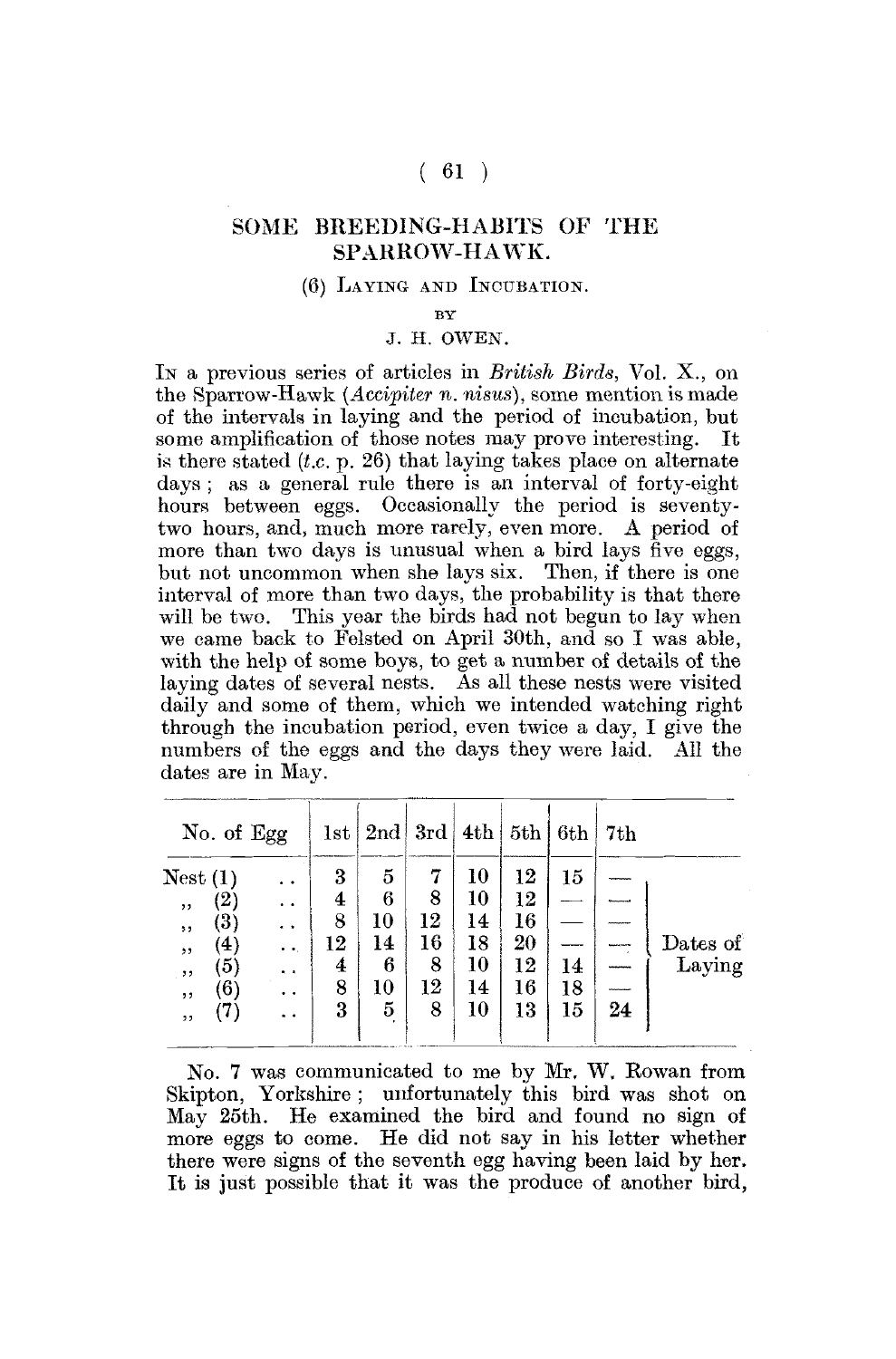

**HEN SPARKOW-HAWK WALKING ON TO EGGS.**  *(Photographed by* **J. H. Owen.)**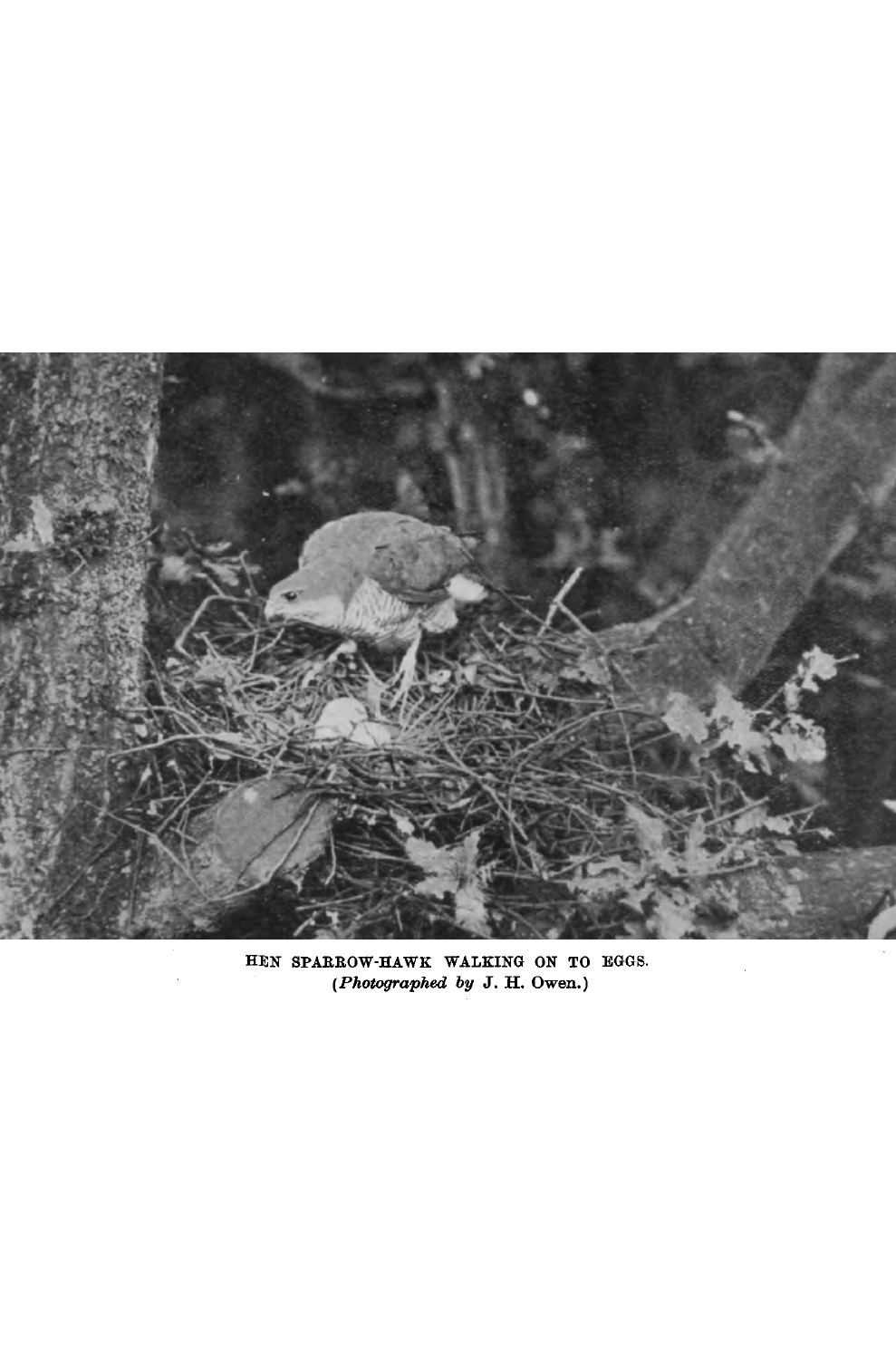though very unlikely. The probability is that the egg would have been infertile, and it is a great pity that his observations were cut short. Very often the first egg is badly marked, often the worst marked egg in the set; the last egg may also be badly marked and is often marked with quite different coloured markings from the rest of the set. By the time the second egg is laid, one can usually say whether there will be five or more in the set.

If the first egg is well marked, the eggs are the produce of a bird that has reached maturity, and the rest of the eggs, except possibly the last, should be very well marked. If there are six eggs in the set, the markings nearly always keep the colour well in such a case ; if five, the last egg loses brightness and often is absolutely different in colouring from the others. If the first egg is poorly marked, and the second well marked, I think the bird is younger, and the probability is that there will not be more than five eggs and that the last will also be badly marked. If the first egg is poorly marked and also the second, I take it that the eggs are the produce of an old bird and that the rest of the set will all be poorly marked. As a bird attains maturity her eggs seem to acquire depth and brightness in the markings, and then after a time the markings deteriorate. One bird, for example, used to lay five eggs very nicely and brightly marked with rather light markings. In 1916 the markings fell off very much ; in 1917 she could only produce two eggs, with an interval of seventy-two hours bstween them, and there was hardly a mark on either. I found her nest in mid-March and she did not lay until mid-May. In 1918 I could find no trace of her in that wood or any of the neighbouring woods. As each hen Sparrow-Hawk has many little peculiarities which distinguish hex from others, I was sure of my bird from her behaviour, for I observed her from a hut in 1915. Another bird has laid six eggs every year, and I have taken them annually for the school museum. In each of the years 1916, 1917, and 1918 she followed six eggs with five ; in 1916 and 1917 three of these five were infertile. This year her first set has lost a vast amount of colouring and her second eggs, have no markings at all. Up to this year her eggs (I have them since 1913) have been very beautiful; next year the number should drop below six or the colour further deteriorate. I have also betow six of the colour further deteriorate. I have also<br>become longer periods than three days between eggs, but they were usually easily accounted for.

For example, in 1916 a boy wanted a set of eggs, and I took him to a nest which I had not troubled to go up to and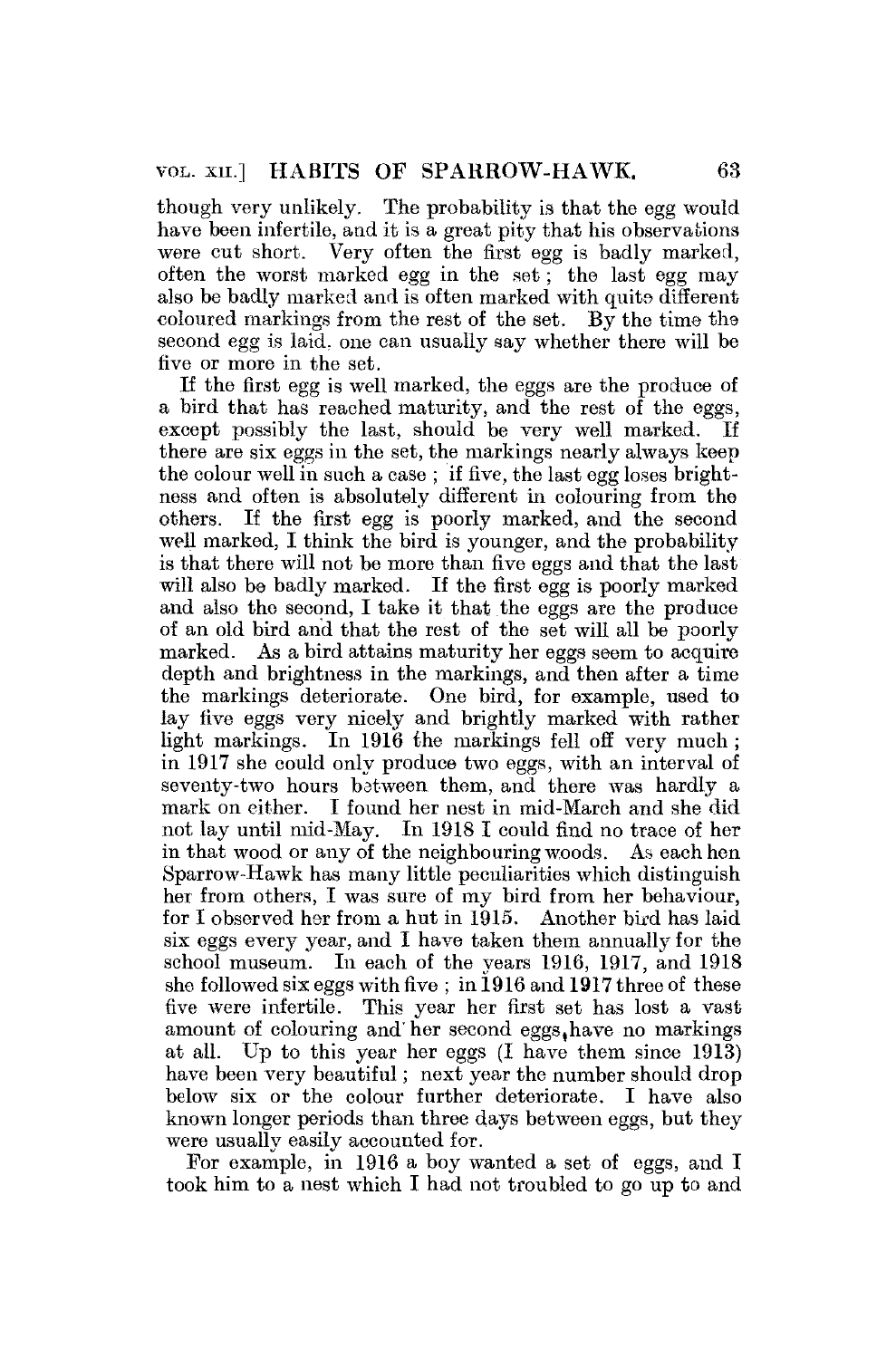

HEN SPARROW-HAWK, SHOWING POSITION WHEN INCUBATING. *(Photographed by* J. H. Owen.)